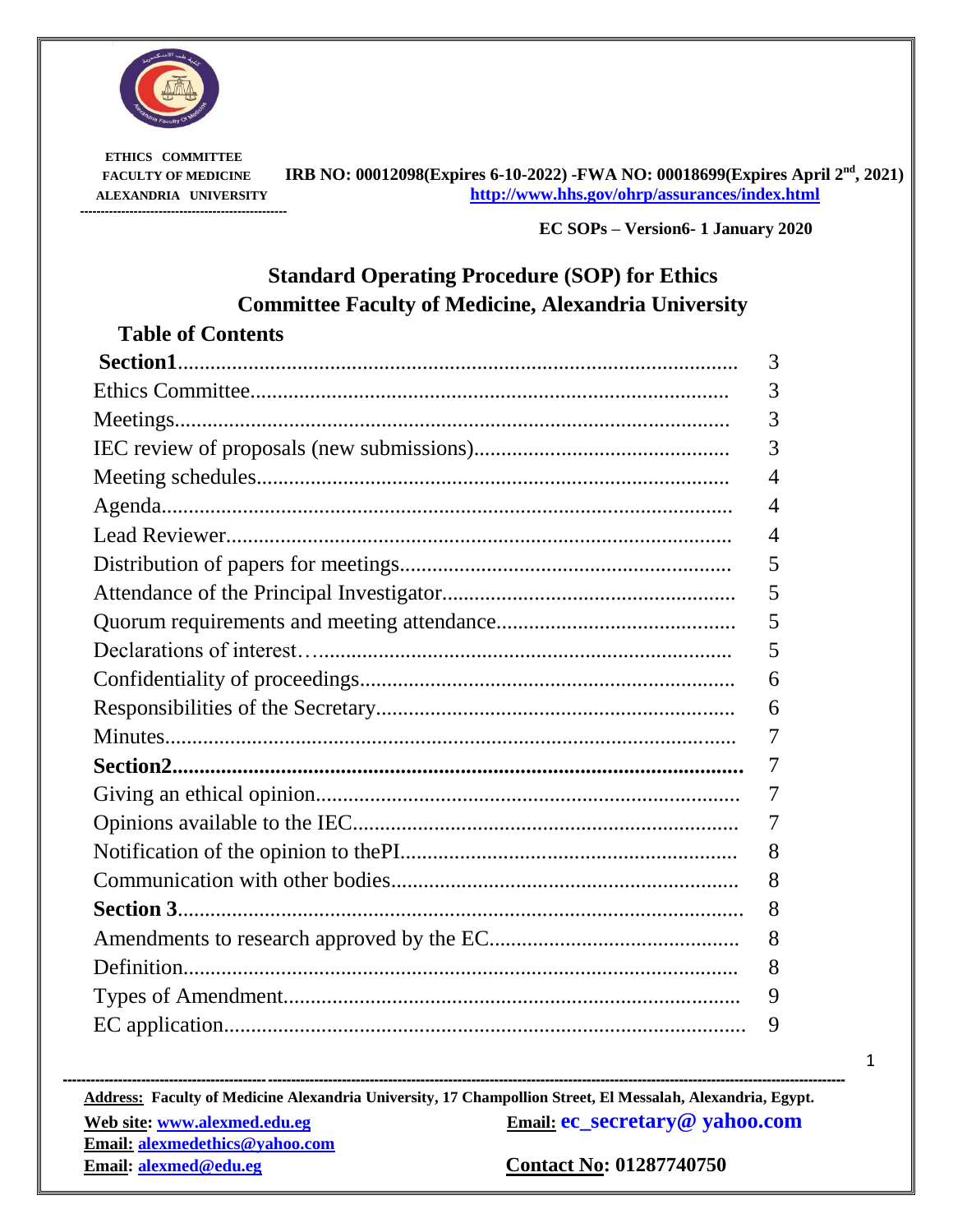

ETHICS COMMITTEE IRB NO: 00012098(Expires 6-10-2022) -FWA NO: 00018699(Expires April 2<sup>nd</sup>, 2021) **FACULTY OF MEDICINE** http://www.hhs.gov/ohrp/assurances/index.html ALEXANDRIA UNIVERSITY ------------------------------------

| <b>EC SOPs - Version6-1 January 2020</b> |    |
|------------------------------------------|----|
|                                          | 10 |
|                                          | 10 |
|                                          | 10 |
|                                          | 11 |
|                                          | 11 |
|                                          | 11 |
|                                          | 11 |
|                                          | 11 |
|                                          | 11 |
|                                          | 12 |
|                                          | 12 |
|                                          | 12 |
|                                          | 12 |
|                                          | 12 |
|                                          | 12 |
|                                          | 13 |
|                                          | 14 |
|                                          | 14 |
|                                          | 14 |
|                                          | 16 |
|                                          | 16 |
|                                          | 16 |
|                                          | 16 |
|                                          | 16 |
|                                          | 17 |
|                                          | 18 |
|                                          | 18 |

Address: Faculty of Medicine Alexandria University, 17 Champollion Street, El Messalah, Alexandria, Egypt. Email: ec\_secretary@ yahoo.com Web site: www.alexmed.edu.eg Email: alexmedethics@yahoo.com **Contact No: 01287740750** Email: alexmed@edu.eg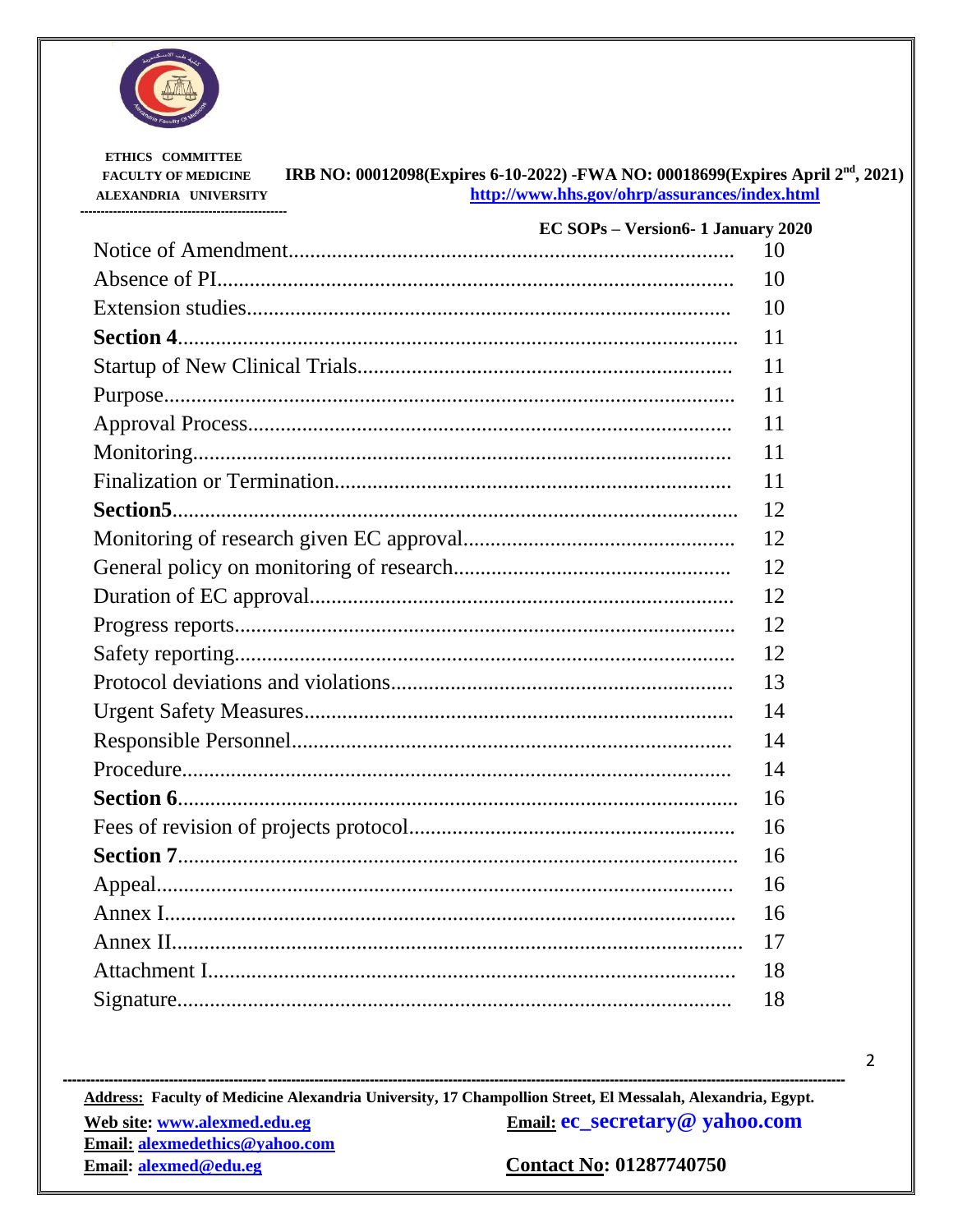

 **ETHICS COMMITTEE --------------------------------------------------**

 **FACULTY OF MEDICINE IRB NO: 00012098(Expires 6-10-2022) -FWA NO: 00018699(Expires April 2nd, 2021) ALEXANDRIA UNIVERSITY http://www.hhs.gov/ohrp/assurances/index.html**

> **EC SOPs – Version6- <sup>1</sup> January <sup>2020</sup> Standard Operating Procedures (SOPs)**

# **Section 1**

Ethics Committee

Ethics Committee Faculty of Medicine, Alexandria University (EC) is responsible for the ethical review of all applications (Health Research studies) submitted to it

EC Meetings

**1.1** EC meetings are arranged by the Secretariat Office, which is responsible for all administrative aspects of the ethics committee review process. The Secretary of the EC will not participate in the decision-making process of the EC.

EC review of proposals (new submissions)

**1.2** The EC will only approve completed applications for ethical review (see 1.3 below).

Before applications are submitted to the EC, they will be reviewed by the

Secretary for completeness; incomplete applications will be returned to the Principal Investigator (PI) for completion before submission to the EC.

**1.3** The following are to be included with each application, depending on the type of study (3 hard copies and one soft copy):

- Completed submission form (Attachment 1).
- Study protocol.
- CV Principal Investigator.
- Informed consent forms, Arabic and English version.
- Investigator Brochure.
- Any further relevant documentation.

(Protocol amendments- IP investigational product labels – CRF case Report form - latest safety information or updates - Insurance certificate - Patients materials)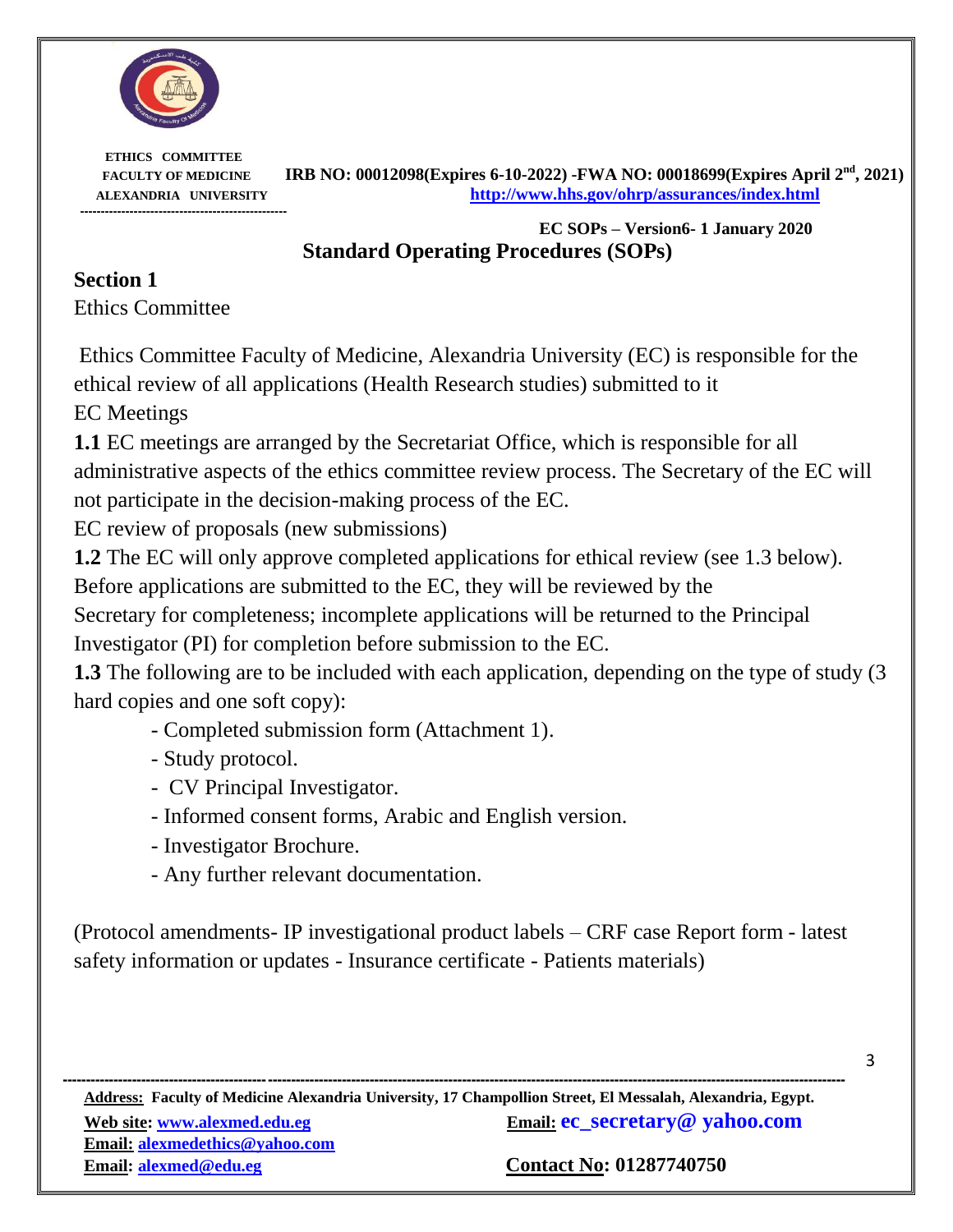

#### **EC SOPs – Version6- <sup>1</sup> January <sup>2020</sup>**

4

#### **Meeting schedules**

**1.4** Meetings to review applications are held once a month (**third Thursday from every month**). This can be changed according to national vacation days. An extension for the meeting can be held incase of incomplete documents review.

1.5 The minimum time needed for assessment and decisions is from two to six weeks.

## **Agenda**

**1.6** The Secretary prepares a draft agenda for each EC meeting for consideration and approval by the EC. The agenda for each meeting will include:

- The date and time of the meeting.
- Minutes of the previous EC meeting.
- Matters arising at the previous meeting(s) that the EC specifically asked to be considered again.
- Declarations of interest relating to items on the agenda.
- **1.7** The agenda may also include the following when appropriate:
	- Items of importance arising from new guidelines or recent publications.
	- Matters related to the establishment or membership of the EC.
	- Matters related to EC decisions or policy.
	- Actions by the Chairman relevant to previous applications.
	- Training issues.

## **Lead Reviewers**

**1.8** The discussion of each application is facilitated by 3 members of the EC assigned to act as lead reviewers. This duty is randomly assigned by the Secretary (taking into consideration the specialty of the trial) and all the process is supervised by the vice chairman of the committee.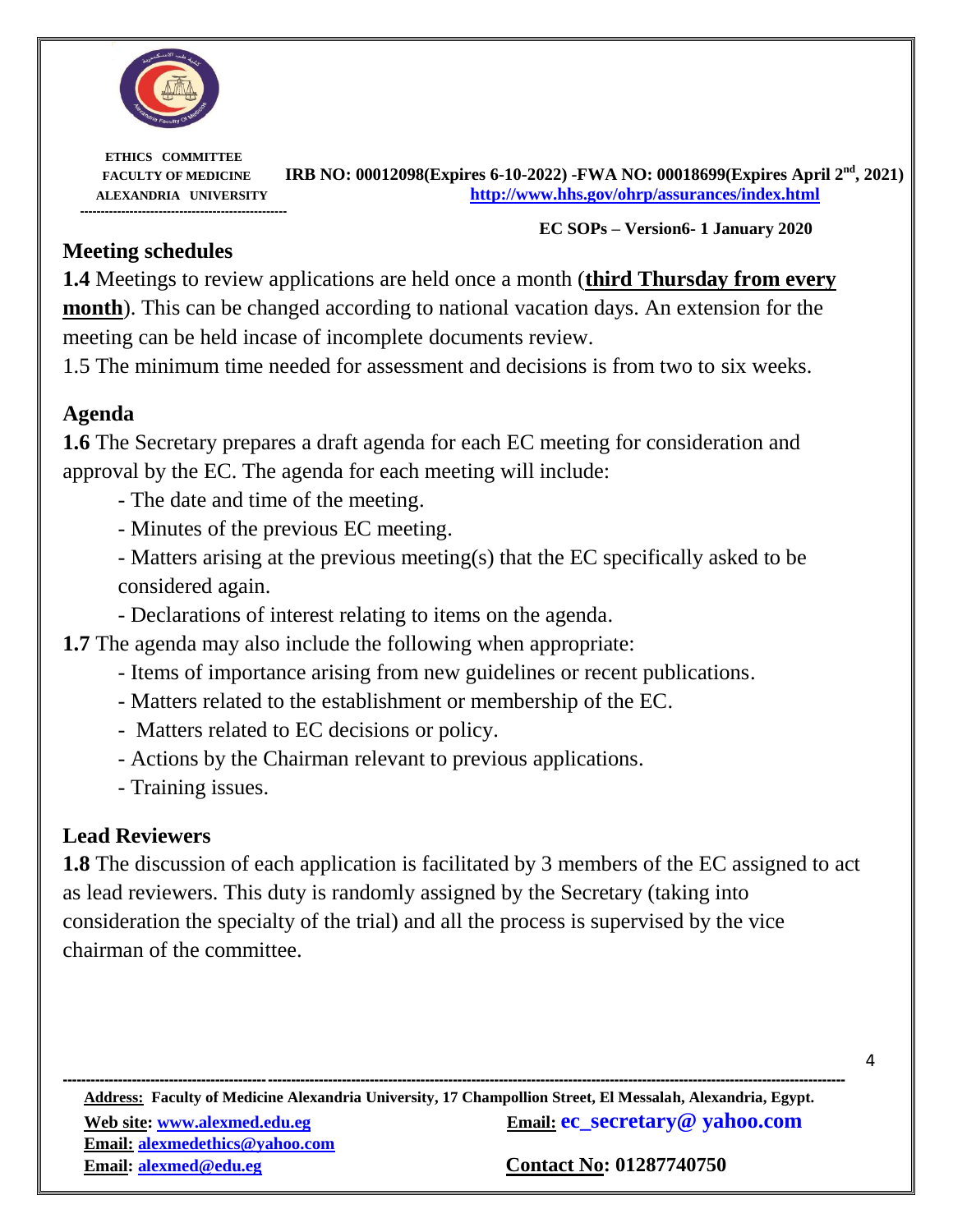

**EC SOPs – Version6- <sup>1</sup> January <sup>2020</sup>**

5

#### **Distribution of papers for meetings**

**1.9** New applications for review must normally be received by all EC members at Least 15 working days prior to the EC meeting at which the application will be reviewed.

## **Attendance of the Principal Investigator**

**1.10** The PI may be invited to attend the meeting at which his/her application is to be reviewed, in order to respond to requests from the Committee for further information, clarification or reassurance. This participation may be by remote means if the EC Chairman agrees. **1.11** When the PI is unable to attend and is not available to participate by remote means, it is acceptable for another investigator or collaborator to attend Instead, subject to agreement by the EC Chairman. It is not acceptable for a representative of the sponsor to attend in place of the PI.

## **Quorum requirements and meeting attendance**

**1.12** The quorum for EC meetings is five members, in the absence of the EC Chairman, Vice-Chairman can act as chairman.

**1.13** The Secretary will keep a record of attendance, indicating which members were present for the discussion of each application. EC members are expected to attend the majority of scheduled meetings each year on absence of members 3 consecutive times without excuse he / she will be replaced on the annual renewal.

**1.14** Whenever possible the meeting should reach decisions by consensus. If a consensus is not achievable; a formal vote should be taken. All members have

The right to vote including the Chairman. The decision of the Committee should be determined by a two thirds majority of those members present. In case of a split decision, external assessment will be carried out by 3 professors of the same specialty of the trial and their opinion will be discussed and voting will be carried out for the second time.

**1.15** If any member wishes to record formal dissent from the decision of the EC, this should be recorded in the minutes.

## **Declarations of interest**

**1.16** All members must declare any general conflicts of interest they may have in relation to an application for ethical review or any matter for consideration at EC meetings. Each member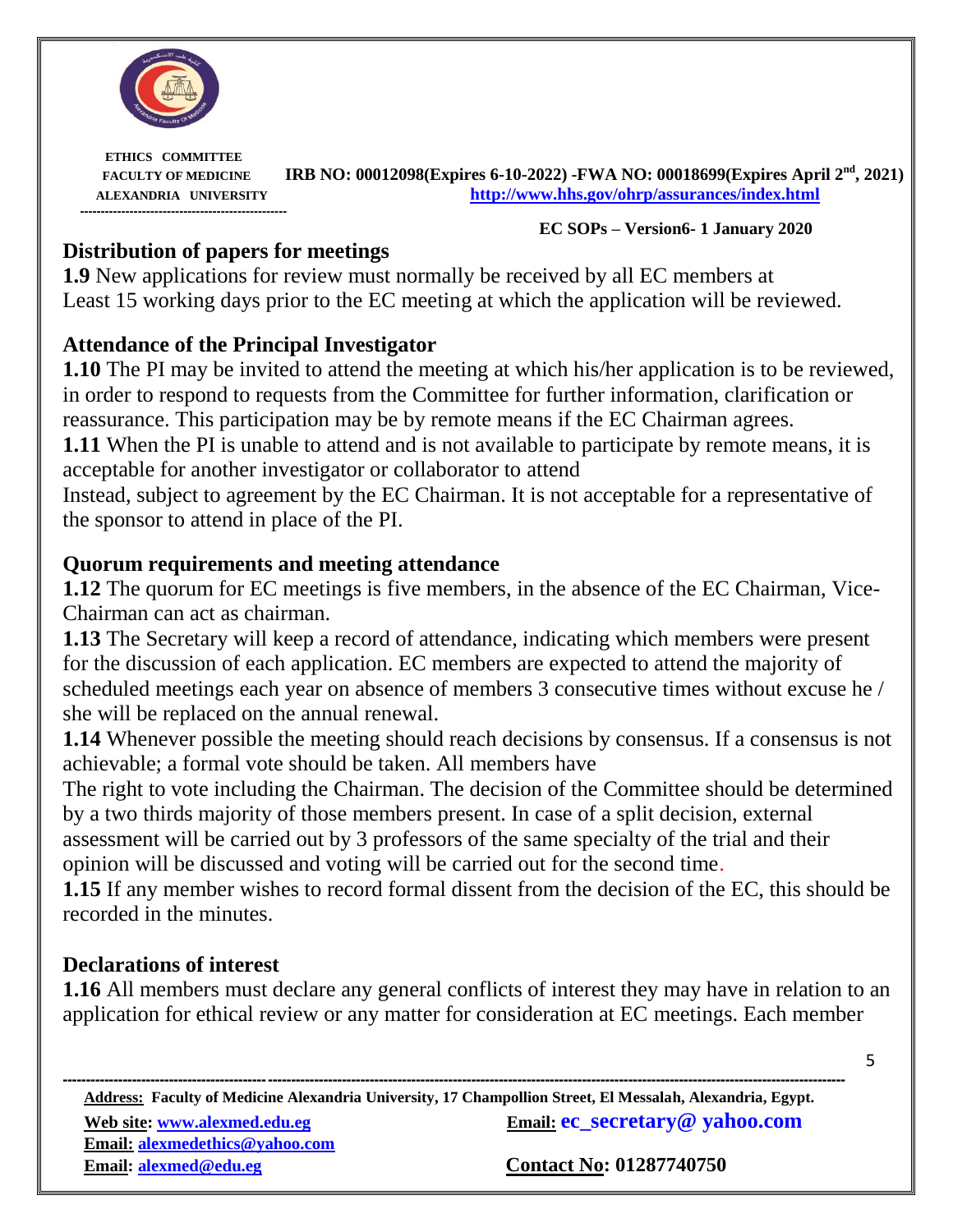

**EC SOPs – Version6- <sup>1</sup> January <sup>2020</sup>**

must declare his/her interest at the beginning of each meeting to ensure the independence of the review. His / her vote will be excluded in that subject .Where the Chair has a conflict, that item(s) will be chaired by the Vice-Chair.

**1.17** Declaration of Interests defines as follows: "A conflict of interest means when an interest would influence the Decision.

**1.18** If an EC member is the PI or key investigator/collaborator in a research proposal, the member may be asked to leave the meeting room and take no part in the discussion, except as outlined in paragraphs 1.10 and 1.11.

**1.19** The minutes should record all declarations of interest.

## **Confidentiality of proceedings**

**1.20** Meeting must be held on the EC specific room for meeting where member must be able to discuss freely the applications submitted to them. EC meetings must be completely confidential. Any breaches of confidentiality by members will result in termination of their membership.

**1.21** The Secretary will be responsible for the collection of all applications reviewed immediately after each meeting.

## **Responsibilities of the Secretary (under supervision of vice chairman)**

**1.22** The responsibilities of the EC Secretary are as follows:

- Preparing and issuing the schedule of EC meetings.
- Preparing the draft agenda for review/approval by the IEC.
- Prior review of the applications to ensure their completeness.
- Assigning lead reviewers (under supervision of vice chairman).
- Distributing the agenda and papers.
- Inviting PIs.
- Preparing the venue.
- Recording attendance.
- Ensuring that members have declared an interest in advance of the meeting and mentioning this interest at the beginning of the discussion of that item.
- Advising the meeting as necessary on compliance with Standard Operating Procedures.
- Collecting the applications reviewed immediately after the meeting

6

**------------------------------------------------------------------------------------------------------------------------------------------------------------------------- Address: Faculty of Medicine Alexandria University, 17 Champollion Street, El Messalah, Alexandria, Egypt. Web site:** www.alexmed.edu.eg **bEmail: ec\_secretary** @ yahoo.com

**Email: alexmedethics@yahoo.com Email: alexmed@edu.eg Contact No: 01287740750**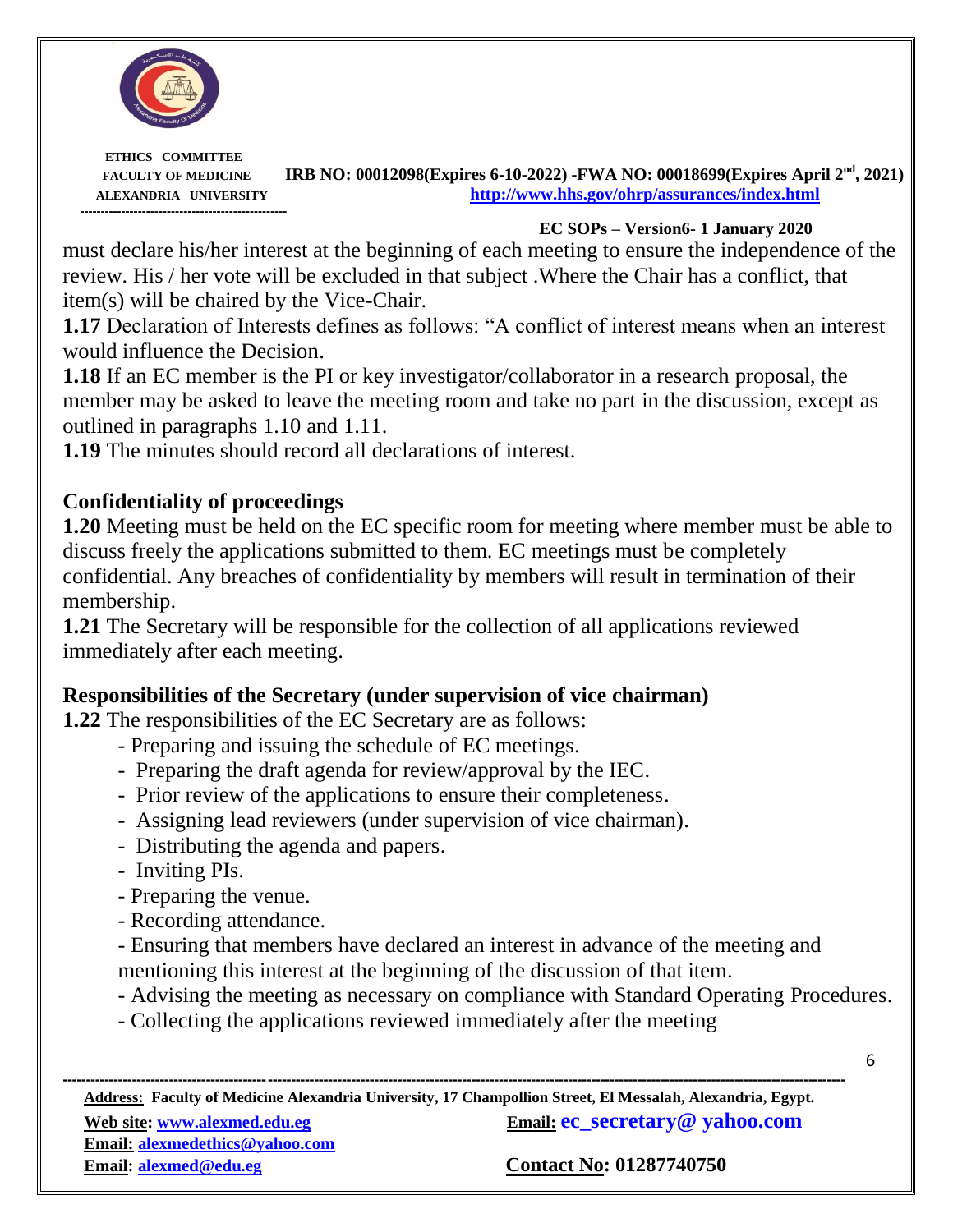

#### **EC SOPs – Version6- <sup>1</sup> January <sup>2020</sup>**

- Making a written record of the meeting.

- Preparing the minutes of the meeting for review and approval at the following meeting.

- Notifying applicants of decisions taken at the meeting and taking other follow-up action as necessary.

- Archiving records.

#### **Minutes**

**1.23** The minutes of the meeting shall contain a record of the following:

- The members present and absent

- Any interests declared and the decision of the Committee on the participation of the member concerned

- The submission of written comments by members
- A summary of the main ethical issues considered
- The decision of the EC on the applications
- In the case of an approval, any special approval conditions or additional advice to be given to the applicant
- In the case of a rejection, a list of reasons for the decision
- In the case of a conditional opinion, the additional information requested by the EC and

the arrangements for considering this information and issuing the final opinion of the EC. **1.24** The minutes are to be presented as the outcome of collective discussion, including written comments made by members following discussion of an application, and should not attribute particular statements to individual members, with the exception of any formal dissent.

#### **Section 2:-**

*Giving an ethical opinion Opinions available to the EC*

**2.1** The EC should reach one of the following opinions on each application reviewed at a meeting:

- Approval.
- Rejection.
- Conditional approval subject to receipt of further information or modifications.
- Held in abeyance for a subsequent meeting pending receipt of further Information.

7

**------------------------------------------------------------------------------------------------------------------------------------------------------------------------- Address: Faculty of Medicine Alexandria University, 17 Champollion Street, El Messalah, Alexandria, Egypt. Web site:** www.alexmed.edu.eg **Email: ec\_secretary** @ yahoo.com **Email: alexmedethics@yahoo.com** 

**Email: alexmed@edu.eg Contact No: 01287740750**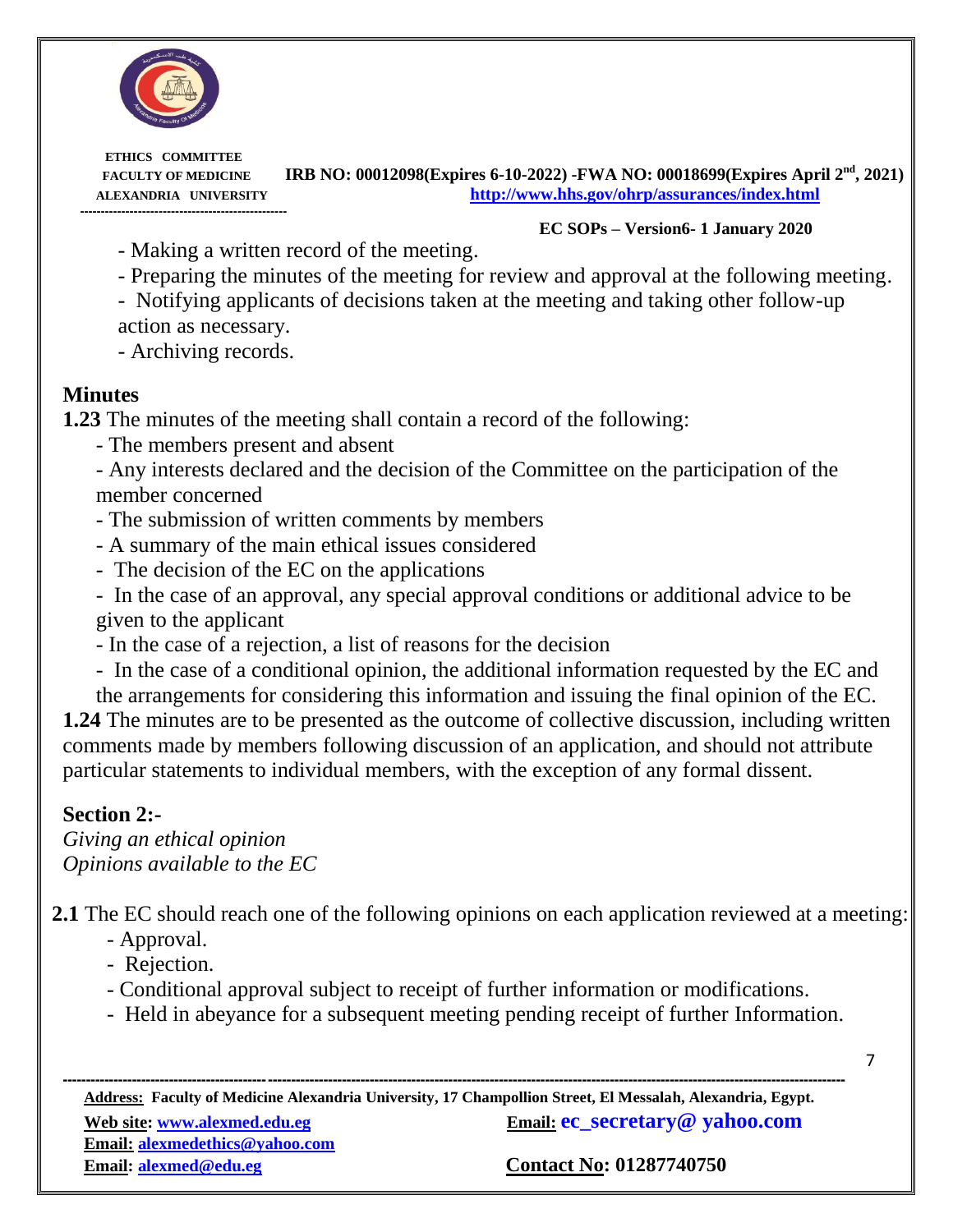

**EC SOPs – Version6- <sup>1</sup> January <sup>2020</sup>**

**2.2** The Chairman should ensure that one of the opinions listed in paragraph 2.1 is taken for every application considered at an EC meeting.

**2.3** Where the EC decides that further information or clarification is required before a final opinion can be reached, the Chairman will ensure that:

- The further information or clarification required is specifically identified at the meeting

- Responsibility for considering the further information and issuing the EC's

# Opinion is clearly agreed upon

**2.4** The authority is to the Chairman to issue its opinion following receipt of further information or clarification from the applicant. The following information should be provided in the report:

- The opinion given on the application.

- The members that were involved in considering the further information, if any.

# **Notification of the opinion to the PI**

**2.5** The Secretary will notify the PI of the opinion of the EC within 10 working days of the meeting. **2.6** The following information will in all cases be included in the approval letter

- Title of the study.
- Documents reviewed.
- A summary of particular ethical issues considered by the EC.
- EC members' opinion.
- A list of the members who were present for the discussion of the application

# **Communication with other bodies**

**2.7** It is the responsibility of the PI to inform other involved bodies/entities, such as collaborators or funding institutions, of relevant decisions taken by the EC.

## **Section 3**

*Amendments to research approved by the EC*

## **Definition**

**3.1** A research study is considered to have commenced when the first participant or patient gives written informed consent to participate. Occasionally, the PI (Sponsor) may revise the terms of the EC application, the protocol or other supporting documentation after approval has been given or after the study has commenced. This revision may be considered a minor, substantial or major amendment.

# **Types of Amendment**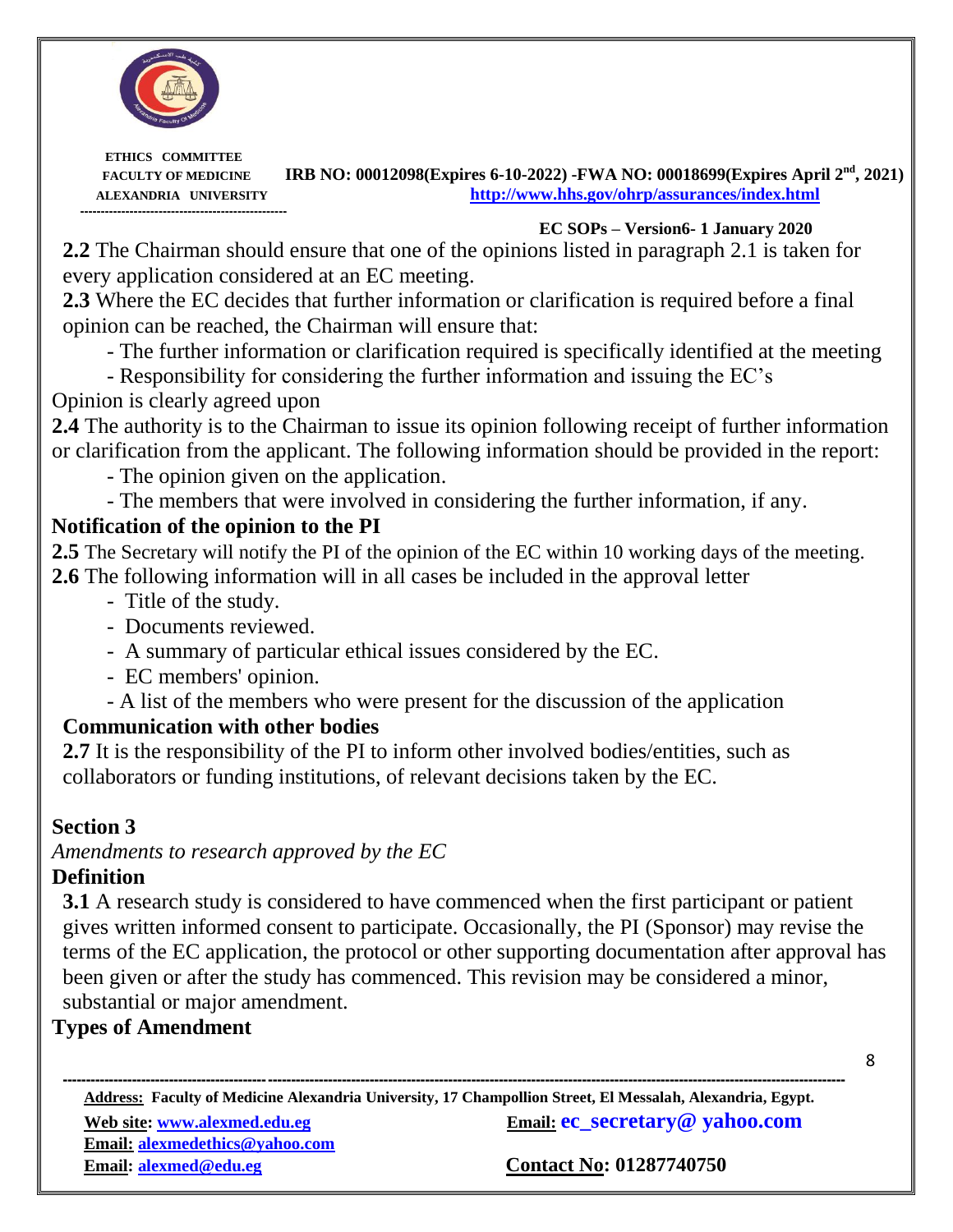

**EC SOPs – Version6- <sup>1</sup> January <sup>2020</sup>**

- **3.2** There are three types of amendment:
	- Minor: of relatively little importance and therefore not considered as substantial (e.g. drug information).

## Substantial: the following changes should normally be regarded as substantial:

- o Changes to the design or methodology of the study, or to background information affecting its scientific value.
- o Changes to the procedures undertaken by participants.
- o Any change relating to the safety or physical or mental integrity of participants, or to the risk/benefit assessment for the study.
- o Changes to study documentation such as participant information sheets, consent forms, questionnaires, letters of invitation, letters to GPs or other clinicians, information sheets for relatives or caregivers.
- o Change in the use of biological samples.
- o A change of sponsor(s) or sponsor's legal representative.
- o Appointment of a new PI or key collaborator.
- o A change to the responsibility and liability insurance coverage for the study.
- o Appointment of a new PI at a research site.
- o A significant change to the definition of a research site.
- o A change to the definition of the end of the study.
- o Any other significant change to the protocol or the terms of the original.

# **EC application**

- Major: whatever procedural changes alter the risk which participants are exposed to, or the potential benefit, constitutes a major amendment. Examples include:
	- o A change in the primary purpose or objective of the research, such as introduction of additional genetic studies.
	- o A substantial change in research methodology.
	- o Introduction of new classes of investigations or other interventions (rather than simply re-scheduling or modifying those already approved).
	- o Recruitment of a new type of participant (especially if these would be regarded as being from vulnerable groups).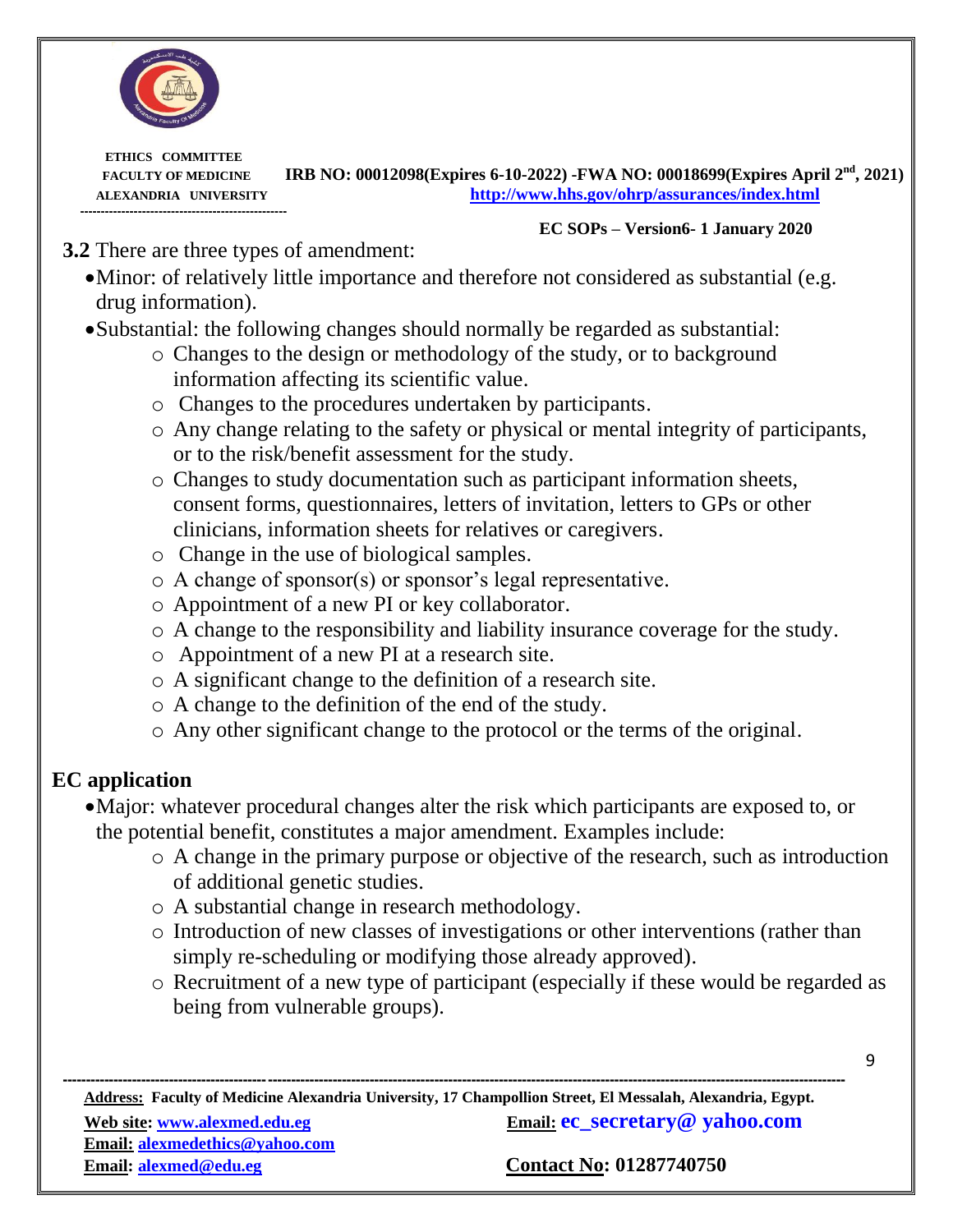

#### **EC SOPs – Version6- <sup>1</sup> January <sup>2020</sup>**

#### **Notice of Amendment**

**3.4** The EC has the discretion to decide whether or not a proposed amendment is minor, substantial or major.

**3.5** The amendment should be seen and noted by the EC Chair. There is normally no requirement to notify the EC as a whole. However, if the Chairman considers that the amendment could affect the EC's previous ethical opinion, the Chairman may decide to include the amendment on the agenda of items to be discussed at the next meeting of the Committee (see 3.4).

**3.6** In making this judgment, consideration must be given to how the proposed changes would affect the research. Particular account should be taken of any implications of the amendment for the safety or welfare of participants and of any information that participants might require to give informed consent to continue their participation in the research as amended. Where there is any doubt about the potential implications of the amendment for participants, the amendment should be treated as substantial and ethically reviewed by the EC.

**3.7** In principle, minor amendments can go through expedited review by the EC

Chairman, substantial and major amendments require approval by the EC.

**3.8** Investigator Brochure amendment can go through expedited review by the EC (approval issue only for IB of the initial approval)

## **Absence of PI**

**3.8** From time to time, the PI may be absent due to any reasons. For absences of up to one month, the PI is responsible for ensuring that his/her responsibilities as PI are carried out by a suitable temporary replacement and that that replacement is identified to the Secretary.

## **Extension studies**

**3.9** An extension study is any study using previously collected data or biological material, medical records or population study information for a new purpose or to test a new hypothesis not envisaged at the time the original consent was obtained.

**3.10** It is the responsibility of the EC Chairman or Vice- Chairman to decide if a new application is required for an extension study.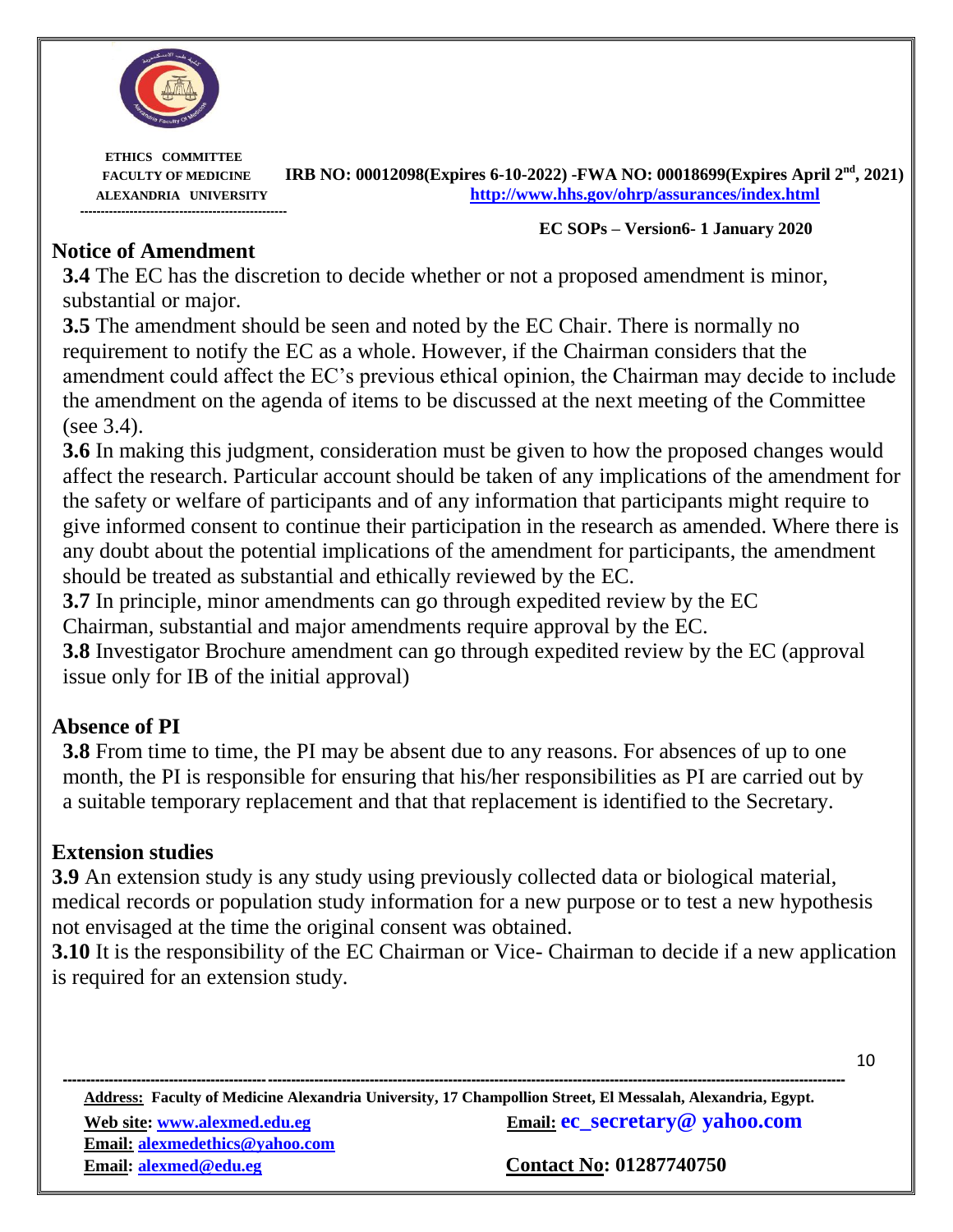

**EC SOPs – Version6- <sup>1</sup> January <sup>2020</sup>**

#### **Section 4**

Startup of New Clinical Trials

#### **Purpose**

**4.1** The purpose of this section is to define a standardized, uniform process for initiating new clinical trials at Alexandria Clinical Research Center.

## **Approval Process**

**4.2** The following documents should be forwarded to the EC. Those marked with an asterisk are compulsory  $(3 \text{ copies hard} + 1 \text{ soft copy})$ :

- Investigator Brochure: this document shows that the relevant and current scientific information about the investigational product has been provided.

- Signed protocol and amendments, if any.
- sample Case Report Form (CRF).
- Informed consent form.
- Insurance statement.
- CV of the PI.

**4.3**The approval of the EC must be based at a minimum on:

- Date and document version numbers of protocol and any amendments.
- Informed consent form(s).
- Any other written information to be provided to the subject(s).
- Investigator Brochure.

## **Monitoring**

**4.4** During the conduct of the clinical trial

- Progress reports need to be forwarded to the EC every 6 months based on it, decision of Annual renewal of initial study approval will be done.
- Approval expires on annual basis.

## **Finalization or Termination**

**4.5** After completion or termination of the trial ,notification letter of study close-out included the final report of the shall be Forwarded to the EC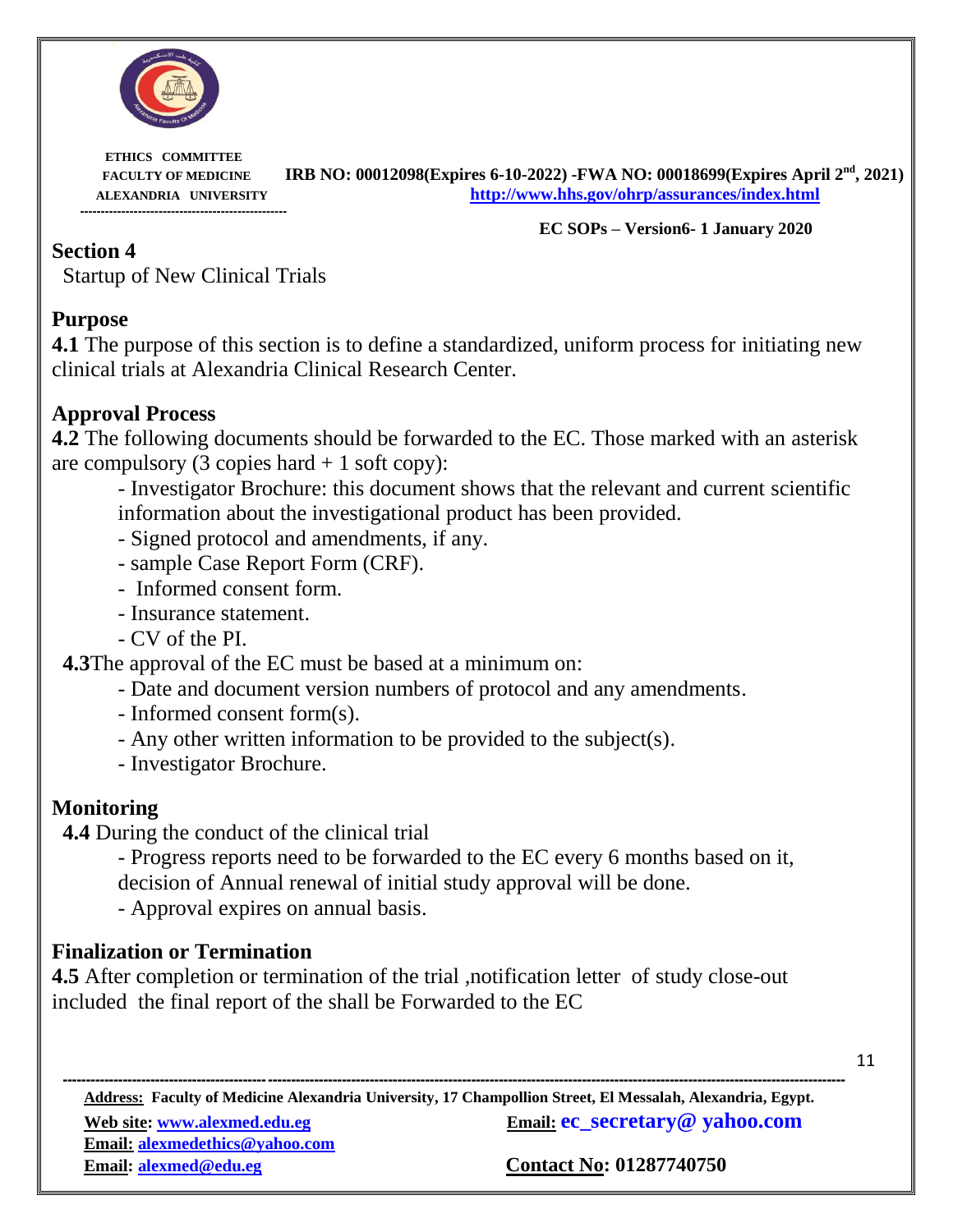

**EC SOPs – Version6- <sup>1</sup> January <sup>2020</sup>**

#### **Section 5**

Monitoring of research given EC approval General policy on monitoring of research

**5.1** EC approval applies for the duration of the research but for some studies (interventional studies) the approval given to any research study should be kept under review. This normally involves the submission of progress reports every 6 months and Final reports and annual study Renewal.

#### **Progress reports**

**5.2** In those cases where the EC has requested the submission of progress reports, these should be submitted to the EC every 6 months.

## **Safety reporting**

**5.3** In research, a Serious Adverse Event (SAE) is defined as an untoward occurrence that:

- Results in death.
- Is life-threatening.
- Requires hospitalization or prolongation of existing hospitalization.
- Results in persistent or significant disability or incapacity.
- Consists of a congenital anomaly or birth defect.
- Is otherwise considered medically significant by the investigator.

**5.4** An SAE occurring to a research participant should be reported to the EC where in the opinion of the PI the event was:

- "Related" – that is, it resulted from administration of any of the research Procedures.

- "Unexpected" – that is, the type of event is not listed in the protocol as an unexpected occurrence.

As a consequence, the study will be reconsidered

**5.5** Safety report for the safety letters/ SUSARS provided to our Ethics Committee every 6 months for continuing ethical approval**.**

**5.6** Any SAEs occurring in the site will need to be reported to the EC within 24 hours of the study team becoming aware of the Serious Adverse Event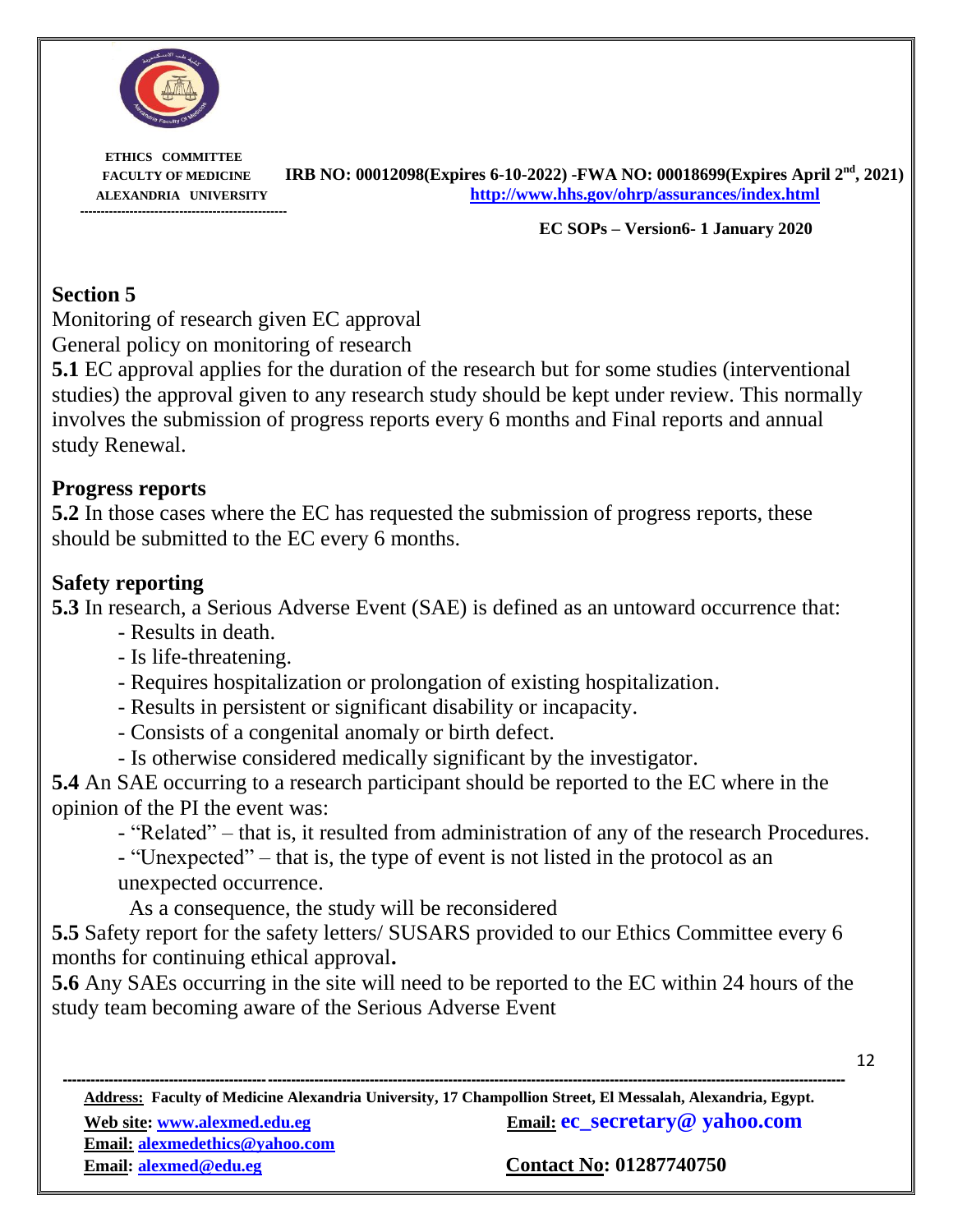

#### **EC SOPs – Version6- <sup>1</sup> January <sup>2020</sup>**

## **Protocol deviations and violations**

**5.6** All expected deviations should be submitted to the EC at the beginning of the study and should be classified as minor and major to be approved by EC.

## **Definitions:-**

- **- Protocol Deviation:** unintended deviation that results in a serious breach to GCP or in the protocol which necessitates appropriate correction or preventive action taken to prevent its recurrence.
- **- Violations:** A violation can occur when there is a consistent variation in practice from trial protocol. A violation can be classified as:
	- o **Major Violations** if there is a significant occurrence which affects participant's safety or integrity of the research. Such Violations need to be reported to the sponsor.

## **Examples of this include but are not limited to;**

- Failure to obtain informed consent (i.e. no documentation in source data or an Informed Consent form)
- Enrolment of subjects that do not meet the inclusion/exclusion criteria
- Undertaking a trial procedure not approved by the IEC and/or the NEC (unless for immediate safety reasons)
- Failure to report an SAE/R/SUSAR to the EC.
- IMP (in vestigational medical product) dispensing/dosing error
	- **- Minor Violation**: a violation that does not impact on subjects' safety or compromise the integrity of study data. Examples of this maybe; missing original signed consent form (only photocopy present)

## **The sponsor of a clinical trial shall notify the licensing authority in writing of any serious breach of:-**

(a) The conditions and principles of GCP in connection with that trial; or

(b) The protocol relating to that trial, as amended from time to time, within 7 days of becoming aware of that breach.

## **For the purposes of this regulation, a "serious breach" is a breach which is likely to effect of a significant degree:** –

- (a) The safety or physical or mental integrity of the subjects of the trial; or
- (b) The scientific value of the trial.

**------------------------------------------------------------------------------------------------------------------------------------------------------------------------- Address: Faculty of Medicine Alexandria University, 17 Champollion Street, El Messalah, Alexandria, Egypt. Web site:** www.alexmed.edu.eg **Email: ec\_secretary** @ yahoo.com **Email: alexmedethics@yahoo.com** 

**Email: alexmed@edu.eg Contact No: 01287740750**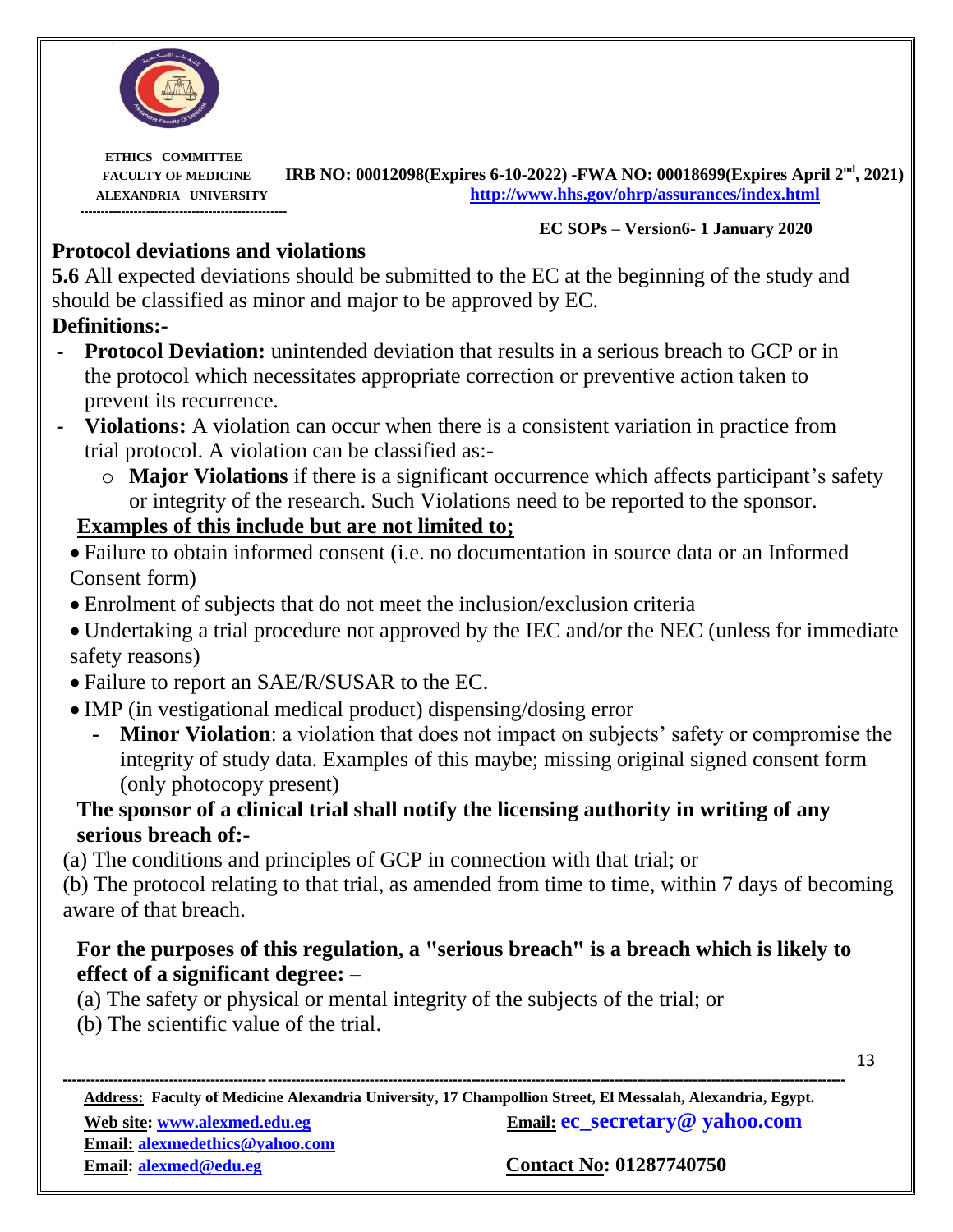

**EC SOPs – Version6- <sup>1</sup> January <sup>2020</sup>**

#### **Urgent Safety Measures**

**5.7** (Implementing a Protocol Deviation under an emergency)

The Investigator may implement a deviation from, or a change of the protocol to eliminate an immediate hazard(s) to trial subjects without prior approval from the REC/NEC. This is defined as an Urgent Safety Measure:

"The sponsor and investigator may take appropriate urgent safety measure to protect clinical trial subjects from any immediate hazard to their health and safety. The measures should be taken immediately". However, in order to meet the legal timelines the investigator must inform IEC/NEC (in parallel) in writing immediately and maximally within 3 days.

**The notification form has to be signed by the PI** or other medically qualified person who is fully aware of the trial protocol, and authorized to do so by the PI. Alternatively, the form will be signed by the Research Manager.

#### **Responsible Personnel**

**5.8** The investigator has the responsibility to record and report any violations to the responsible authority, if these are deemed a potential serious breach/urgent safety measure is considered. Deviations need only to be documented on site, in the CRF (case report form ) and on the PI's Log of (Protocol and/ or GCP) - Deviations/Violations/"Potential Serious breaches"/"Serious breaches"/"Urgent Safety Measures" and file noted where required. Any corrective and preventative action should also be documented and retained in the site file.

#### **Procedure**

**5.9** Identification of deviations, violations and potential serious breaches:-

#### **A- Deviations**

- **Recording:** Recorded in the case report form, deviations and violations log and file noted if necessary.
- **Reporting:** Minor deviations are not required to be notified to the sponsor, where a deviation is reoccurring and may result in identification of a serious breach; this should be notified to the sponsor.
- **Escalation:** Corrective and preventative actions should be implemented for deviations, according to each case.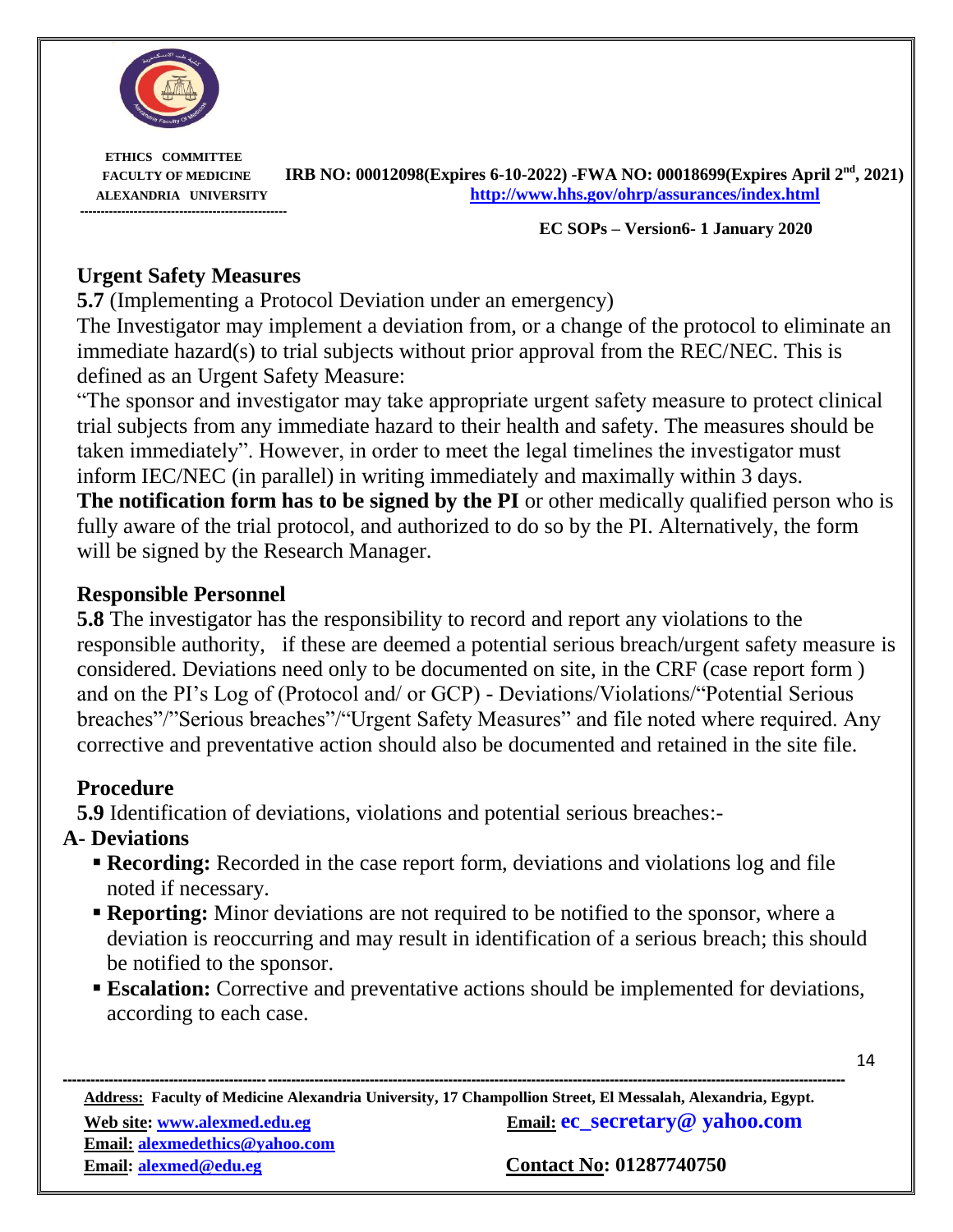

**EC SOPs – Version6- <sup>1</sup> January <sup>2020</sup>**

## **(B) Violations**

- **Recording:** Recorded in the case report form, deviations and violations log and file noted if necessary.
- **Reporting:** Violations of GCP, protocol and regulations must be notified to the sponsor within 3 calendar days of becoming aware of that violation.
- **Escalation:** Corrective and preventative actions should be implemented for violations.

If the violation is determined to be a potential serious breach then this would be reported to the competent authority and REC within regulatory timelines.

#### **(C) Follow up reports:**

Follow up reports should be made in writing (the serious breaches form can also be used for this) and should ideally:

Be clearly identified as a follow up report.

#### **(D) Timelines**

- The Sponsor should define the requirements in their SOPs.
- As with SUSAR reporting, the clock starts when the Sponsor becomes aware of the serious breach.
	- Sponsors might need to investigate the deviation to be able to assess whether or not a breach is serious, it should be reported immediately.
	- Once identified as a serious breach of the protocol this triggers the 7 days in which to notify the IEC.
	- However, the Sponsor should not wait for ALL details of them breach prior to no Timelines
	- Sponsors might need to investigate the deviation to be able to assess whether or not a breach is serious.

**5.10** The EC should receive a final report within one year of the research terminating. The final report includes information on whether the study achieved its objectives, the main findings and arrangements for publication or dissemination of the research including any feedback to participants.

**5.11** The PI or designee completes an application "submission form" (Appendix 1) for EC review of a research protocol for initial full review and submits it to the Vice chairman of EC (Member of EC).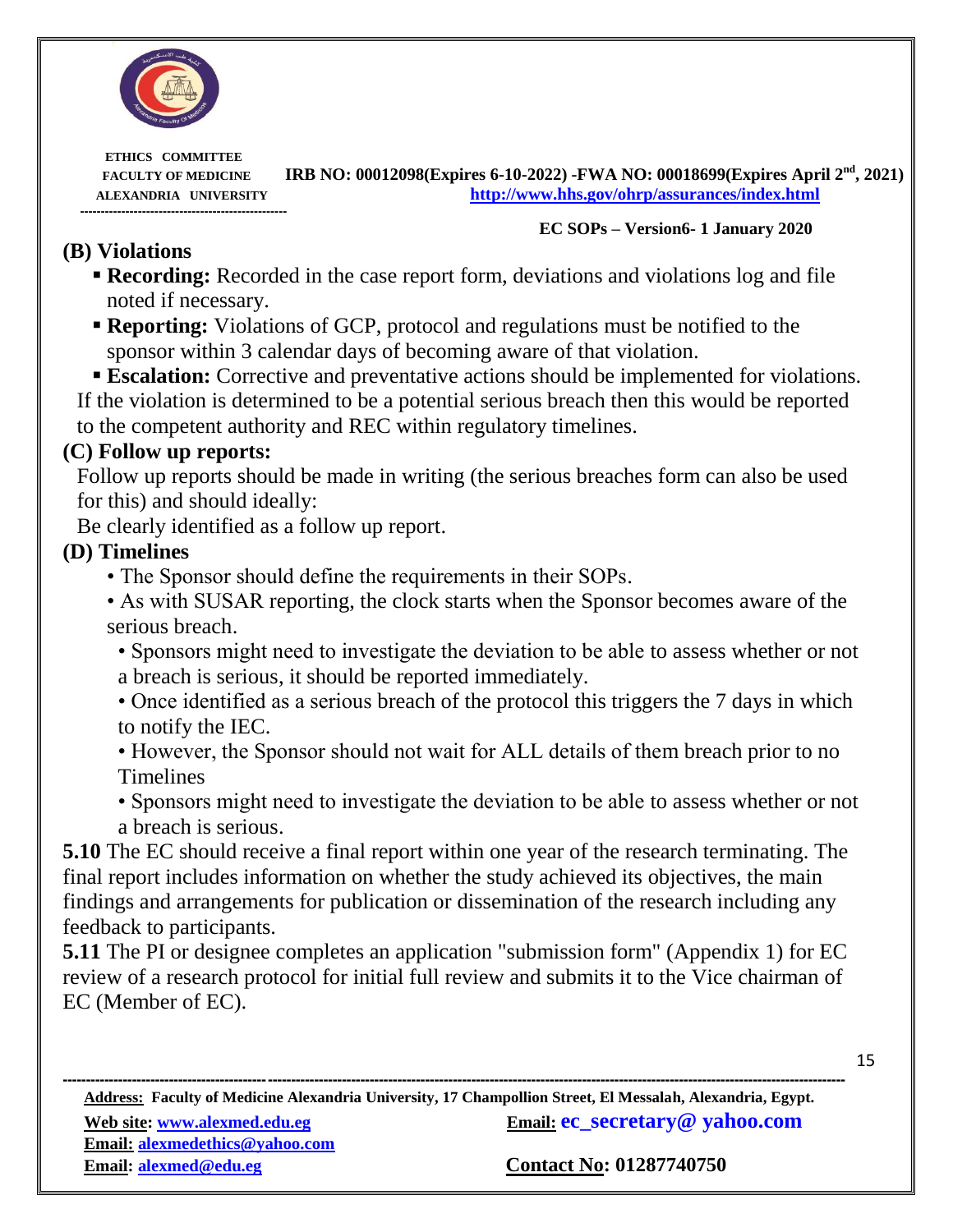

**EC SOPs – Version6- <sup>1</sup> January <sup>2020</sup>**

16

#### **Section 6**

**6.1**The sponsor or the PI will pay **5000** LE – in scientific research account – for assessment by EC. The extension of the project's fees  $= 2500$  LE. The fees of the amendment  $= 1000$  LE for each. **Account number:** International Program "Egyptian currency "**945082851/6**. International Program "USA Dollar \$ currency" **408218116/3.**

**Bank of Central Bank,** This is approved on **24**-**12**-**2011**.

Account number: **945082851/6**. **Central Bank**, Al Mesallah, Ataren branch, **Address:** 3 Mahmoud Azmy Street. International Program "USA Dollar \$ currency**" 408218116/3. Arab African international bank** Fouad Street branch**, Address:** 73 El Horeya Road- Fouad Street**,** Swift code: CBEGEGCXXXX. This is approved on **20-12-2011.** 

#### **6.2 Signature:**

The chairman is responsible for the signature of all reports released from the EC. In case of his / her absence the vice-chairman is the legible person to replace him/ her.

#### **Section 7**

Appeal

**7.1** A PI who considers that a decision of the EC is flawed, and where there are substantial and compelling reasons, may appeal that decision in writing to the

EC within one month of receipt of the decision is stating the precise issues upon which the appeal is based.

#### **Annex I**

The PI at each research site

In the case of any single or multi-site research, the investigator responsible for the conduct of the research at an individual research site will be known as the PI for that site. There should only be one PI at each site.

Issues relevant to the site-specific assessment

In making a site-specific assessment, the main issue to be considered is the Suitability of the site for the conduct of the research. This involves consideration of the following:

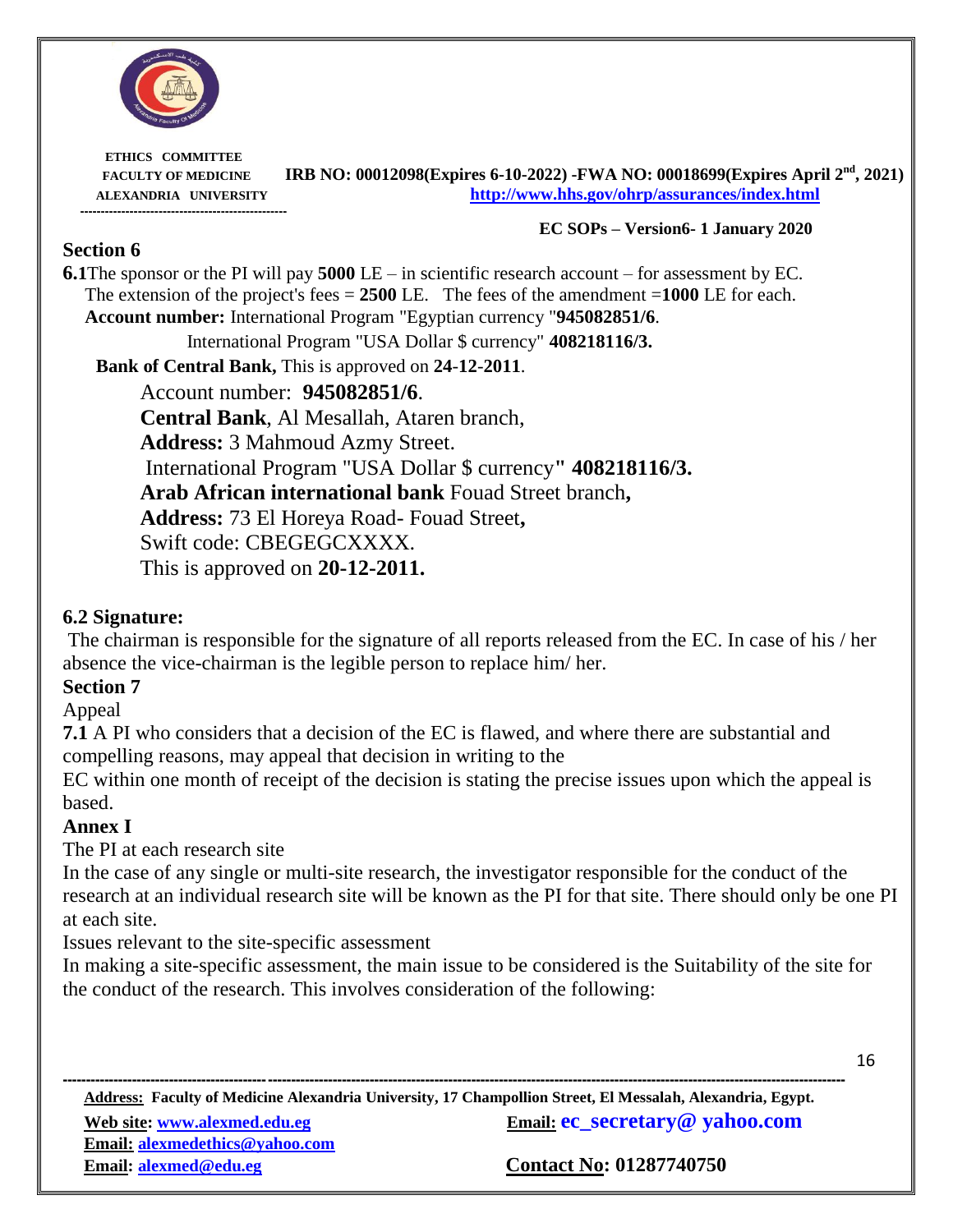

**EC SOPs – Version6- <sup>1</sup> January <sup>2020</sup>**

- **- The suitability of the PI, taking into account his/her professional qualifications, knowledge of the research field, expertise in the procedures involved, previous research experience and ability to take any clinical responsibility for the local research team.**
- **- The adequacy of the local facilities available for the research.**
- **- The arrangements for notifying other local health care staff, which may have an interest in the care of the participants, about the research.**
- **- The availability of any extra support that might be required by the researcher as a result of their participation.**

#### Monitoring of research sites

The provision of ethical approval by the EC for any study does not imply any responsibility of the EC to assure its commencement or completion. If information comes to the attention of the EC that raises questions about the Suitability of the site or investigator, the approval for the site must be reviewed.

#### **Annex II**

- 1- There will be a form which should be delivered to the patient contain the name of responsible personnel and their phone numbers, the day and hours of their responsibility , the hospital that should be reached in case of presence of side effects .
- 2- This form should be signed by the patient and a copy will be kept in 5the file of the patient.
- 3- The same will be delivered to the PI and sub PI and this will be considered as an ethical and legal responsibility as they will sign for this document.
- 4- Protocol wouldn't be accepted except in the presence of these documents.